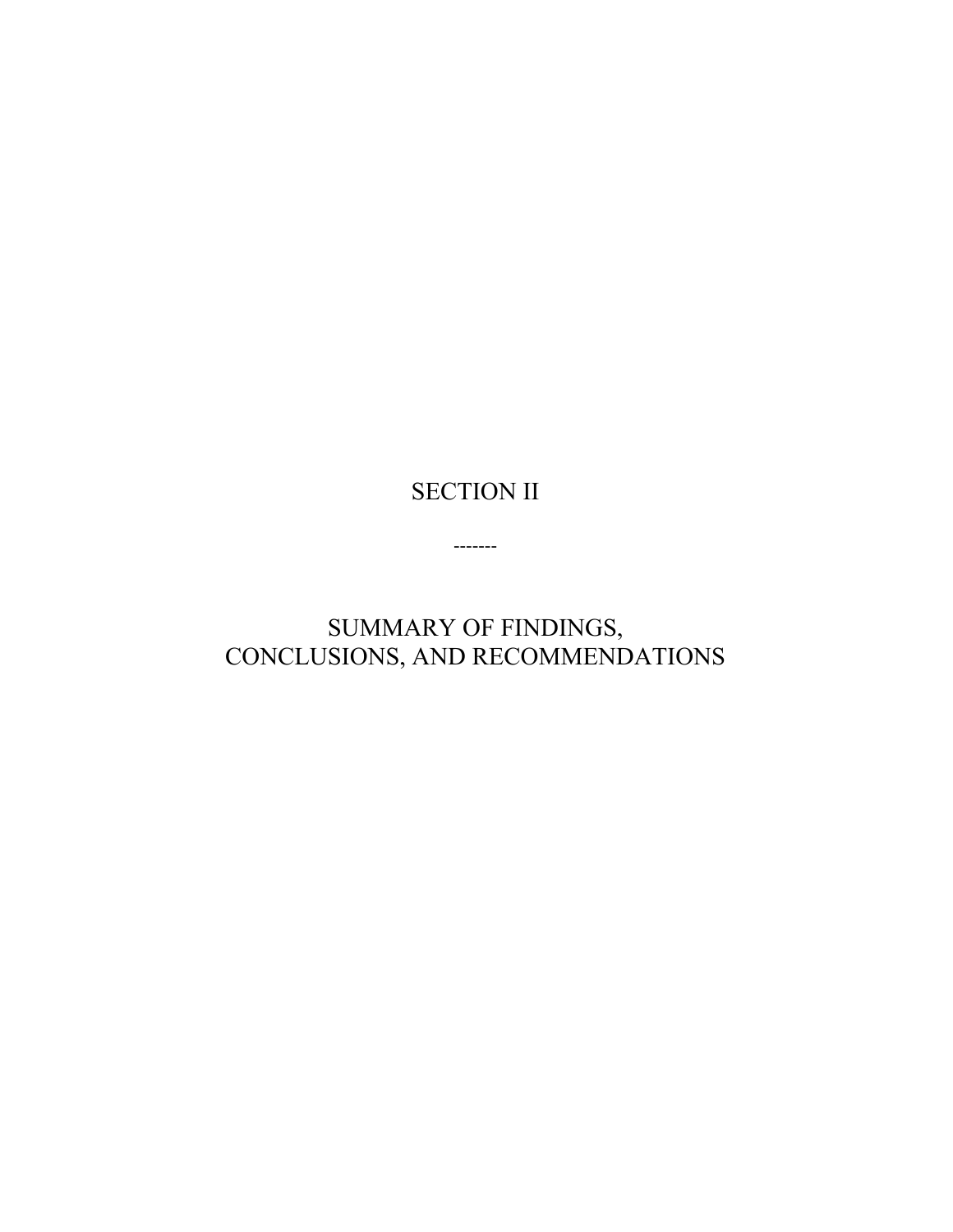The findings, conclusions, and recommendations resulting from investigations of the Watershed are summarized below:

- 1. The Watershed covers approximately 170 square miles in Clinton and Centre Counties. Apparently mine drainage pollution has been occurring in the Watershed for approximately 130 years.
- 2. The Watershed's population is estimated at 3,070. Although the brickmaking, coal and clay mining, as well as pulpwood industries exist within the Watershed, employment opportunities are limited. Employment opportunities for Watershed inhabitants in industry, commerce, and education exist in the nearby communities of Lock Haven, Bellefonte, and State College.
- 3. Most of the Watershed is used for hunting large and small game. Some public trout fishing is available in several streams tributary to Beech Creek. No other use is currently made of Watershed streams.
- 4. Several federal and Commonwealth agencies have expressed a desire to develop the recreational potential of the area within and adjacent to the Watershed. The abatement of mine drainage pollution within the Watershed is expected to enhance the prospects for further development of the recreational uses of streams and woodlands within the Watershed.
- 5. Beech Creek is the only major source of acid mine drainage reaching Bald Eagle Creek. Fish and other forms of aquatic life are found along the entire length of Bald Eagle Creek. The Department fears that a low flow condition in Bald Eagle Creek created by regulated discharge from the newly constructed Foster J. Sayers Reservoir, coupled with a high discharge from Beech Creek, could adversely affect aquatic life in Bald Eagle Creek downstream from its confluence with Beech Creek.
- 6. Deep mining for coal and clay has ceased within the Watershed but reserves still exist. Strip mining for coal and clay is now the only method used and will probably continue for the foreseeable future. Four coal-stripping operations accounting for an annual production of approximately 250,000 tons are currently being conducted in the Watershed.
- 7. Acid mine drainage in the Watershed is caused by numerous natural and man-made subsurface and surface conditions.
- 8. Coal mining within the Watershed has been largely confined to a belt approximately three miles wide and 10 miles long. Twenty-three square miles, or 14 percent of the Watershed, are underlaid with coal.
- 9. Since most deep mining was performed in beds below the then existing ground-water table, an extensive gravity system for draining mine waters through the workings was employed. The practice of gobbing, which refers to discarding refuse in the mine workings, was also common. Therefore, surface and ground waters that enter deep mine workings flow for considerable distances over and through acid-producing materials before eventual discharge as acid mine drainage.
- 10. An estimated four percent, or seven square miles, of the Watershed has been disturbed by currently inactive coal and clay strip mines; 0.5 percent, or 0.8 square mile, by currently active strip mines.
- 11. A number of specific types of interconnection between the ground surface and deep mine workings in the Watershed allow surface water to enter the workings. These include deep mine entries, subsidence areas, stream infiltration areas, and strip mines. In addition to specific points of connection between the ground surface and deep mine workings through which surface and ground waters enter the workings, surface and ground waters gain access to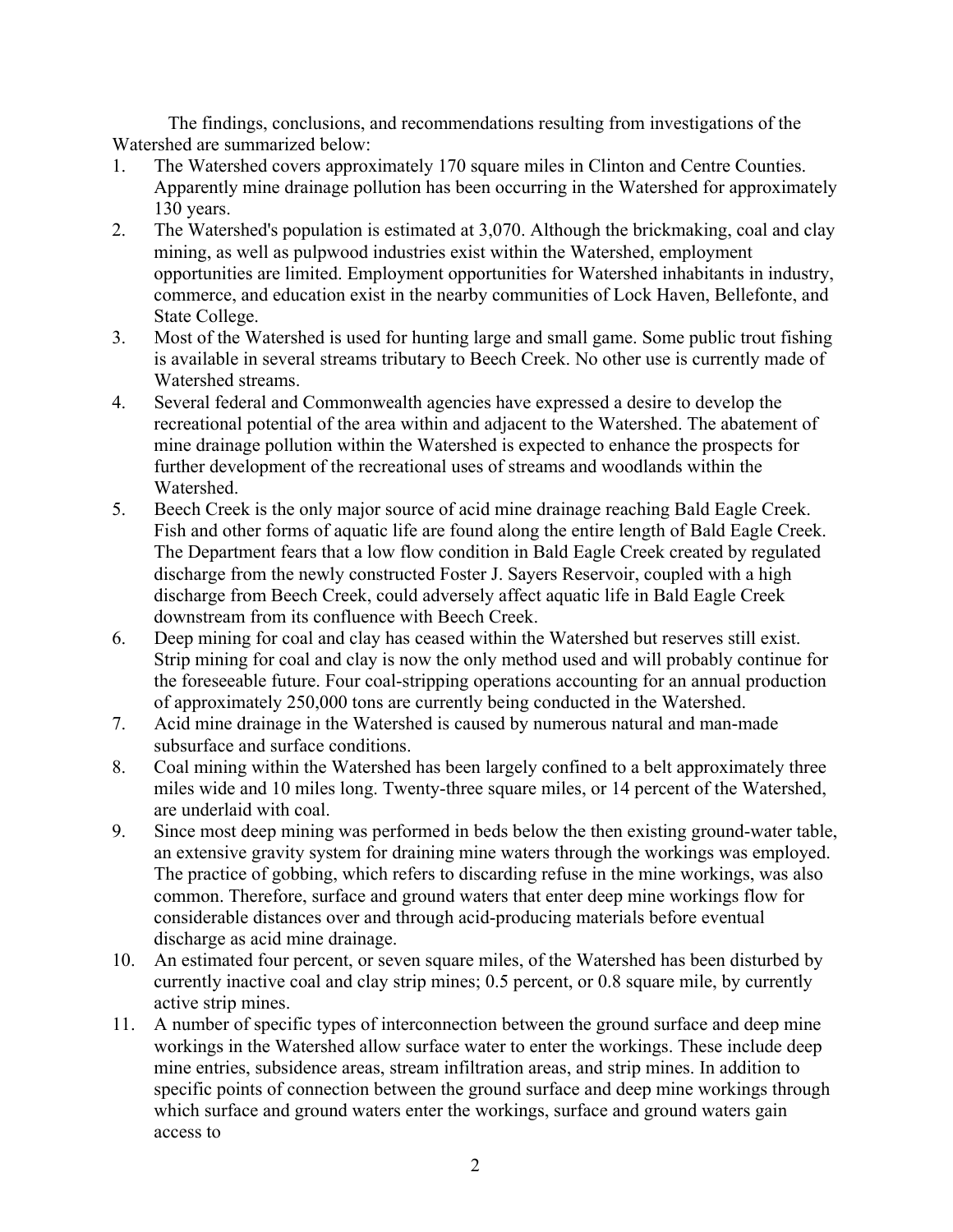deep mine workings through an extensively fissured overburden caused by deep mining close to the ground surface.

- 12. Most surface and ground waters apparently enter abandoned deep mine workings through strip mines and the fissured overburden.
- 13. Gobbing practices, the pulling of pillars, and roof falls may block, restrict, or alter apparent water flow routes through Watershed deep mine workings.
- 14. A total of 184 mine drainage discharge points were located during the investigations described in this report. The majority were associated with strip mines, followed by deep mine entries and refuse areas.
- 15. The majority (145) of mine drainage points found during the investigations are located on Beech Creek North Fork and its tributaries as well as on Sandy Run and its tributaries. Seventeen others are located on the south side of Beech Creek between Kato Village and Logway Run. The remaining mine drainage discharge points are scattered throughout the Watershed down to and including Twin Run. No mine drainage discharge points are located downstream from the confluence of Twin Run and Beech Creek.
- 16. Mine drainage discharge points in addition to those observed in the Watershed during the field investigations probably exist under certain weather conditions not encountered during the investigations. Conclusions and recommendations set forth herein are based solely upon the mine drainage discharge points observed during the investigations.
- 17. Of the 184 mine drainage discharge points located during the field investigations, 160 appear to continuously discharge mine drainage. Twenty-four appear to intermittently discharge mine drainage.
- 18. Under average conditions, individual Watershed mine drainage discharges are estimated to range from 0 to 2,160 gpm, iron concentrations from 0.1 to 265 mg/l, and acid concentrations from 0 to 2,450 mg/l.
- 19. Combined mine drainage volumes as well as major constituents and characteristics used for design purposes are summarized in the following:

|                    | Design  | Design      | Design  |
|--------------------|---------|-------------|---------|
|                    | Average | Wet Weather | Maximum |
| Volume - mgd       | 14.8    | 25.2        | 526     |
| pH                 | 3.3     | 3.0         | 3.7     |
| Total Iron         |         |             |         |
| mg/1               | 26      | 27          | 23      |
| tons per day       | 1.62    | 2.82        | 49.8    |
| Acid (as $CaCO3$ ) |         |             |         |
| mg/1               | 400     | 420         | 350     |
| tons per day       | 24.6    | 43.9        | 753     |

- 20. Present Sanitary Water Board mine drainage discharge limitations are as follows: pH not less than six or greater than nine Iron concentration not in excess of seven mg/l
	- No acid
- 21. Discharges from most Watershed mine drainage discharge points meet Sanitary Water Board iron discharge limitations. Few meet the pH and acid limitations.
- 22. The analytical procedures used in determining acidity and alkalinity for this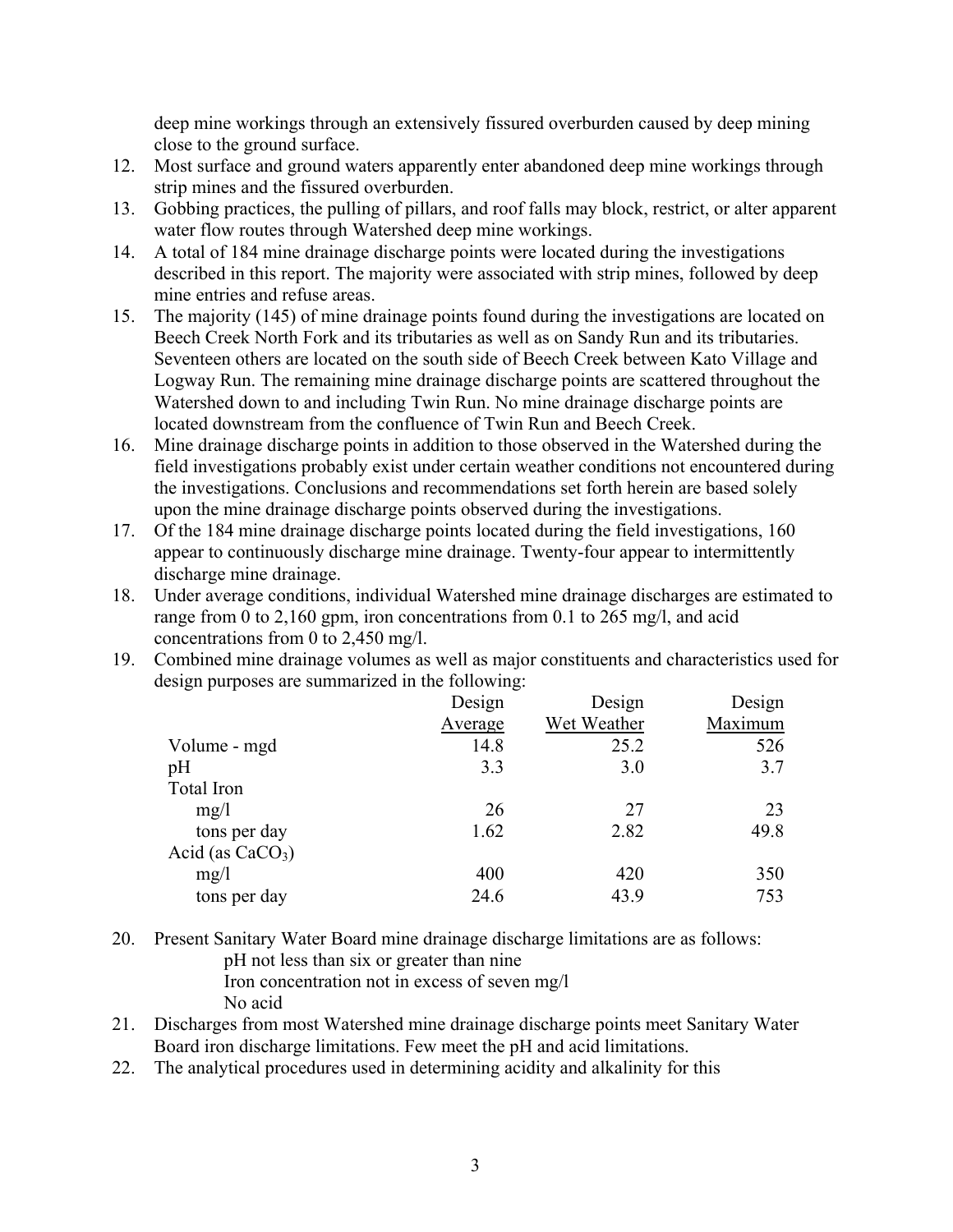report were adopted by the Sanitary Water Board in 1966. If the procedures utilized before 1966 had been used, a number of mine drainage discharges and streams described in this report as acidic would be designated alkaline.

- 23. Discharges from relatively few mine drainage discharge points account for most Watershed pollution loads. On the average, an estimated 13 discharges contribute 90 percent of the iron loads. Thirty-two discharges contribute 90 percent of the acid loads.
- 24. Virtually all mine drainage discharge points contributing most Watershed pollution loads are located in its upper reaches. On the average, an estimated 97 percent of its iron loads and 88 percent of its acid loads originate in the Beech Creek North Fork and Sandy Run basins. The major exception is the Big Run basin, where several significant mine drainage discharges are located.
- 25. The Sanitary Water Board has adopted general and specific quality criteria for all surface streams in the Bald Eagle Creek Basin, of which Beech Creek is a part. These criteria are based upon the anticipated use of Bald Eagle Creek Basin surface streams for (a) the maintenance and propagation of cold and warm water fish; (b) water supply for domestic, industrial, livestock, wildlife, and irrigation purposes; (c) fishing and water contact sports; (d) power; and (e) treated waste assimilation. The Bureau of Sanitary Engineering has recommended to the Sanitary Water Board that drainage from abandoned mines be controlled throughout the entire Watershed as part of the overall Watershed program ultimately implemented.
- 26. For this report, specific Sanitary Water Board quality criteria used to evaluate the condition of Watershed streams and to determine the effectiveness of alternative abatement plans were:
	- a. a pH not less than 6.0 or greater than 8.5
	- b. a total iron concentration not exceeding 1.5 mg/l

The acid content of Watershed streams was used as a third criterion, although the Sanitary Water Board has not yet adopted a specific stream acid criterion.

27. The average quality of waters observed at various locations along Beech Creek from the fall of 1968 to the fall of 1969 is summarized in the following:

|                           | Upstream    | Downstream  |
|---------------------------|-------------|-------------|
|                           | Portion     | Portion     |
| pH                        | $3.7 - 3.8$ | 4 1 - 4 2   |
| Total Iron - mg/l         | $2.2 - 3.7$ | $0.3 - 0.4$ |
| Acid (as $CaCO3$ ) - mg/l | 59-74       | 43-48       |

As these data indicate, Beech Creek waters did not comply with the Sanitary Waters Board's pH criterion and are acidic. The Board's iron criterion was met in the lower reaches of Beech Creek but not in its upper reaches.

28. The average quality of waters observed from the fall of 1968 to the fall of 1969 in tributaries of Beech Creek, including its North and South Forks, is summarized in the following: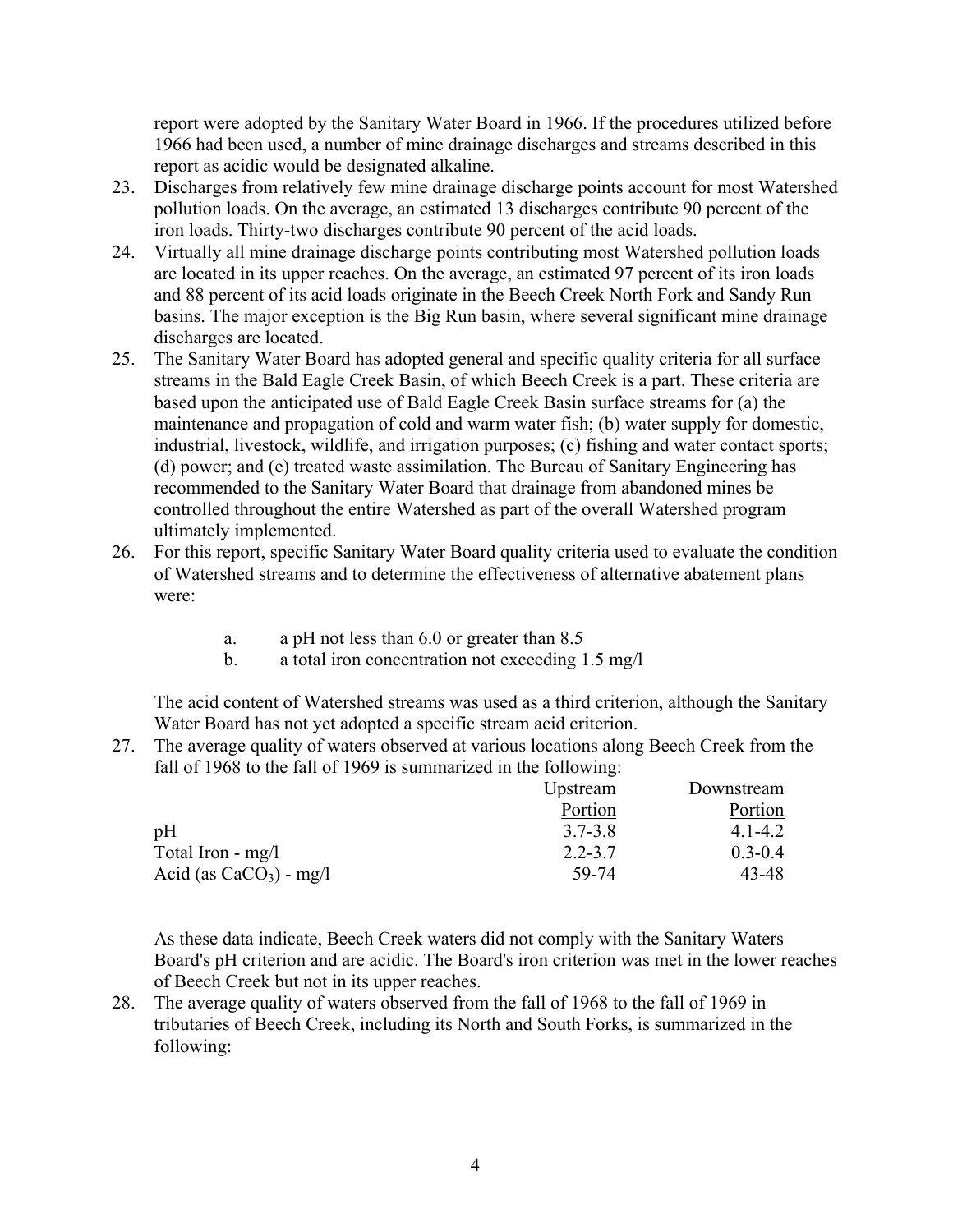|                                         |                           | Mined Areas                  |                 | Non-Mined Areas     |  |
|-----------------------------------------|---------------------------|------------------------------|-----------------|---------------------|--|
|                                         | MD<br>Discharges<br>Noted | No MD<br>Discharges<br>Noted | Coal<br>Present | Coal<br>Not Present |  |
| pH                                      | $2.9 - 6.5$               | $5.2 - 6.6$                  | 6.2             | $6.1 - 6.5$         |  |
| Total Iron - mg/l<br>Acid (as $CaCO3$ ) | $0.1 - 35$                | $0.1 - 0.2$                  | 0.3             | $0.1 - 0.2$         |  |
| $-$ mg/l                                | 13-542                    | $17 - 22$                    | 21              | 18-19               |  |

Most tributary sampling stations were located at their mouths.

- 29. Most Watershed acid mine drainage pollution loads are attributable to a few mine drainage discharges to tributaries of Beech Creek. On the average, an estimated 99 percent of the iron and 97 percent of the acid loads originate in areas drained by Beech Creek North Fork, Tributary L, Sandy Run, Tributary R, Logway Run, and Big Run. Except for Big Run, these tributaries are of the poorest quality in the Watershed.
- 30. The quality of other Watershed tributaries is generally good. With the exception of pH, all these tributaries for the most part meet Sanitary Water Board specific stream quality criteria. No significant difference in the quality of these tributaries exists, although they drain: (a) areas containing mine drainage discharges, (b) mined areas in which there are no apparent mine drainage discharges, (c) non-mined areas in which coal is present, and (d) areas in which no coal is known to exist.
- 31. Watershed tributaries draining non-mined areas containing coal and those draining areas apparently without coal occasionally do not comply with the Board's pH criterion. Moreover, these streams are at times acidic. Iron is also present, although the Board's iron criterion is met under all runoff conditions.
- 32. For this report, all known abatement measures considered theoretically sound were reviewed without regard to the extent of previous usage to determine their applicability in reducing or eliminating acid mine drainage in the Watershed. Ten of the abatement measures reviewed were used singly or in combination in developing abatement plans for the Watershed. These abatement measures are listed in the following:

Preventive Measures Inundate Deep Mine Workings Reconstruct Stream Channels Construct Surface- or Ground-Water Diversion Ditches, or Both Restore Strip Mines Move Refuse into Strip Mines Eliminate Deep Mine Workings Excavate and Restore Subsidence Areas Close Deep Mine Entries Chemically Neutralize Strip Mine Contents Treatment Measures

Chemically Neutralize, Oxidize, and Settle Mine Drainage in Treatment Facilities 33. Preliminary consideration was given to developing abatement plans in each of three

categories: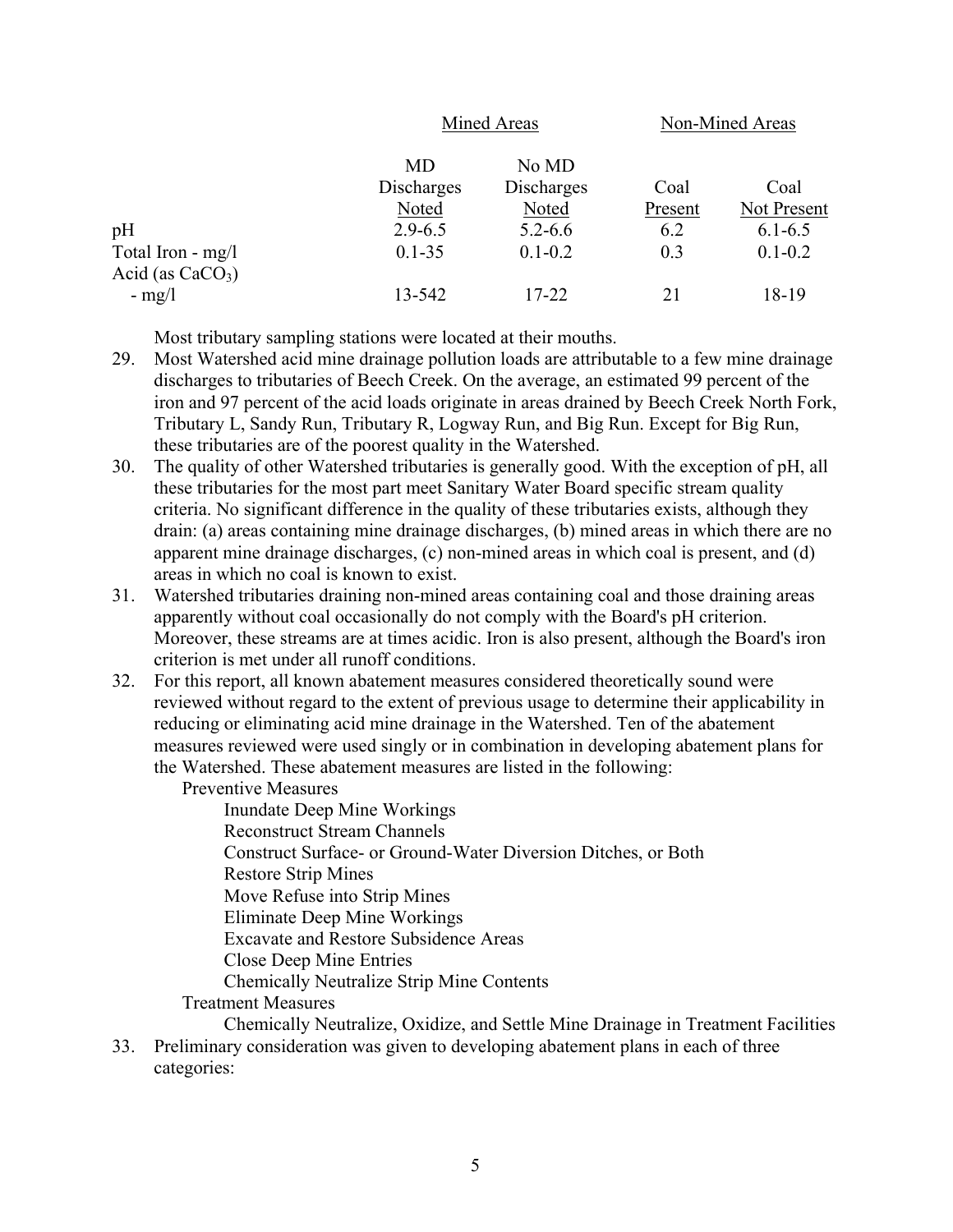- (a) Abatement plans based solely on the construction of preventive measures
- (b) Abatement plans based solely on the construction of treatment measures
- (c) Abatement plans based on the construction of combinations of preventive and treatment measures.
- 34. Based on the investigations described in this report, it would be prohibitively expensive and totally impractical to develop for the Watershed an abatement plan comprised solely of preventive measures.
- 35. For abatement plans comprised of preventive measures supplemented by treatment measures, estimates of acid mine drainage reductions attributable to preventive measures were made on the basis of estimated increases in runoff coefficients, volumes of surface water kept from deep mine workings, and similar factors. In the preliminary design of treatment measures, due allowance was made for acid mine drainage reductions attributable to preventive measures. Treatment measures were designed to meet current Sanitary Water Board mine drainage discharge limitations.
- 36. In developing abatement plans, consideration was given in some cases to abating all mine drainage discharges and in others only certain discharges. Abatement plans were studied that would reduce Watershed mine drainage pollution loads from 90 to 100 percent. In developing abatement plans where less than a 100 percent reduction was to be attained, effort was made to concentrate on the most polluted tributaries and mine drainage discharges contributing 90 percent of the iron and acid loads.
- 37. Seven abatement plans were studied in detail. Two of these plans consisted solely of treatment measures. The balance included combinations of preventive and treatment measures.
- 38. The abatement plan recommended for construction includes preventive and treatment measures. The recommended preventive measures would first be constructed. At some future date treatment measures would be constructed. Preventive measures comprising the recommended abatement plan would be located throughout the Watershed but concentrated in the upstream portion. Treatment measures consisting of three treatment plants would be located in the upstream portion of the Watershed.
- 39. The abatement plan recommended for construction will eliminate mine drainage at 48 discharge points and reduce mine drainage at four points. In addition, mine drainage from 30 discharge points would be collected and treated in the three treatment plants.
- 40. Recommended preventive measures will reduce Watershed mine drainage acid and iron loads by approximately 40 percent. Recommended treatment measures will reduce loads by approximately 52 percent. Total reductions attributable to the recommended abatement plan including both preventive and treatment measures will approximate 92 percent.
- 41. Costs associated with the recommended abatement plan are summarized in the following: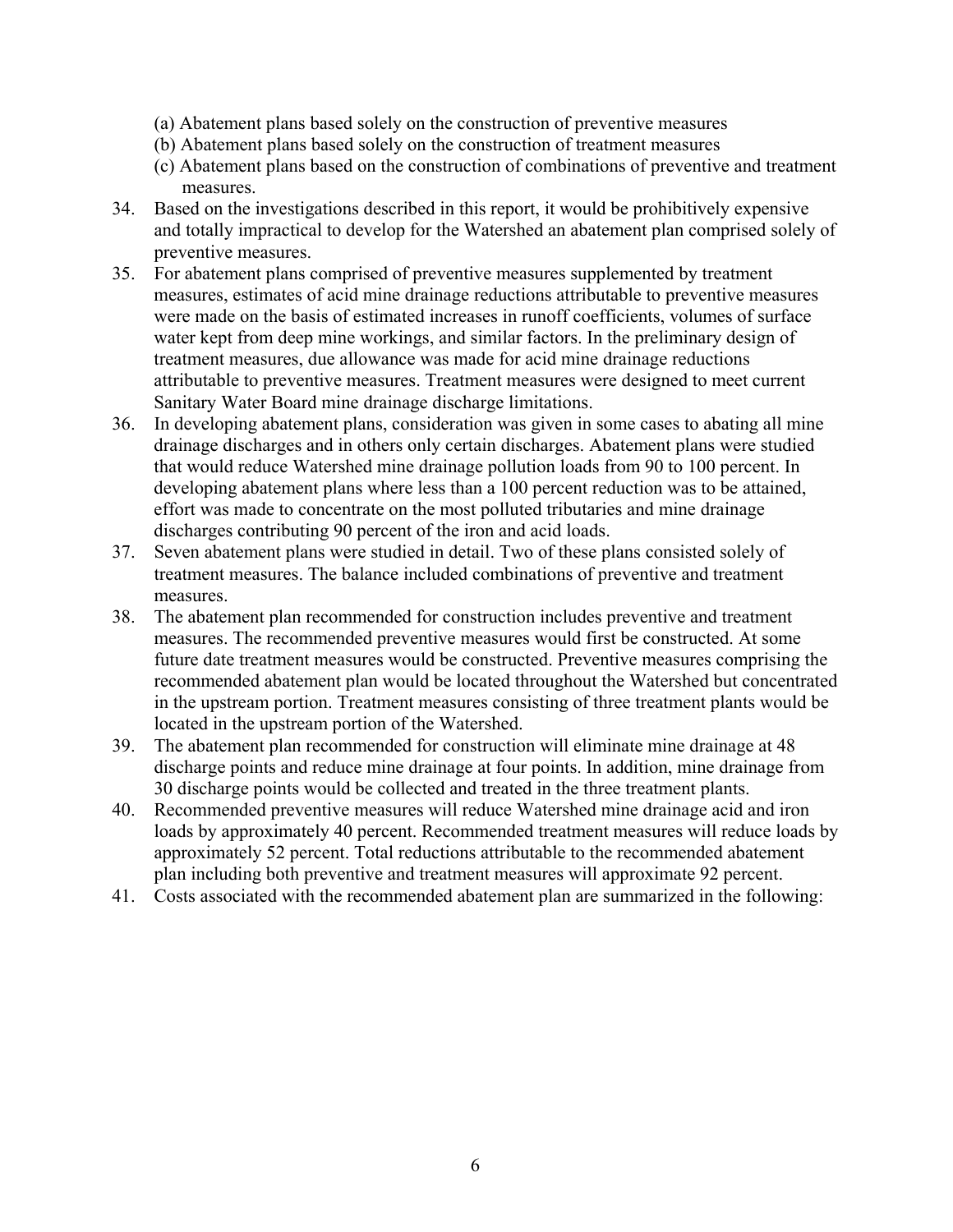|                                             |            |                  | <b>Average Annual Costs</b> |         |                |         |           |  |
|---------------------------------------------|------------|------------------|-----------------------------|---------|----------------|---------|-----------|--|
|                                             |            | Initial 30 Years |                             |         | Next 270 Years |         | 300 Years |  |
|                                             |            |                  | Per Ton                     |         | Per Ton        |         | Per Ton   |  |
|                                             | Project    |                  | Acid                        |         | Acid           |         | Acid      |  |
|                                             | $C_{.0st}$ | Total            | Removed                     | Total   | Removed        | Total   | Removed   |  |
| Preventive                                  | 16,100,000 | 1,141,000        | 264                         | 1,200   | 0.30           | 115,000 | 27        |  |
| Measures                                    |            |                  |                             |         |                |         |           |  |
| <b>Treatment Measures</b><br>and Collection |            |                  |                             |         |                |         |           |  |
| <b>Systems</b>                              | 5,300,000  | 739,000          | 188                         | 554,800 | 141            | 574,000 | 145       |  |
| Total                                       | 21,400,000 | 1,880,000        | 227                         | 556,000 | 67             | 689,000 | 83        |  |

42. The estimated average quality of waters at various locations along Beech Creek after implementation of the recommended abatement plan is summarized in the following:

|                           | Upstream    | Downstream  |
|---------------------------|-------------|-------------|
|                           | Portion     | Portion     |
| pH                        | $6.0 - 6.2$ | 6.4-6.6     |
| Total Iron - $mg/l$       | $0,3-0,4$   | $0.2 - 0.3$ |
| Acid (as $CaCO3$ ) - mg/l | 18-20       | 16-18       |

The entire length of Beech Creek on the average will meet Sanitary Water Board pH and iron quality criteria if the recommended abatement plan is implemented. The downstream reaches of Beech Creek will meet the Board's pH and iron criteria under all conditions of discharge. However, it will continue to be slightly acidic. Bald Eagle Creek will be adversely affected by Beech Creek without the recommended abatement plan. With the recommended plan, it will be protected.

43. The estimated average quality of waters in Beech Creek tributaries, including the North and South Forks, after implementation of the recommended abatement plan is summarized in the following:

|                           | Mined Areas |             | Non-Mined Areas |             |
|---------------------------|-------------|-------------|-----------------|-------------|
|                           | MD.         | No MD       |                 |             |
|                           | Discharges  | Discharges  | Coal            | Coal        |
|                           | Noted       | Noted       | Present         | Not Present |
| pH                        | $3.7 - 6.6$ | $5.2 - 6.6$ | 6.2             | $6.1 - 6.5$ |
| Total Iron $-$ mg/l       | $0.1 - 2.0$ | $0.1 - 0.2$ | 0.3             | $0.1 - 0.2$ |
| Acid (as $CaCO3$ ) - mg/l | $12 - 66$   | 20          | 20              | $10 - 20$   |

- 44. Virtually all abatement measures comprising the recommended plan are confined to six Beech Creek tributaries: Beech Creek North Fork, Tributary L, Sandy Run, Tributary R, Logway Run, and Big Run.
- 45. Although these six tributaries will not meet Sanitary Water Board pH and iron criteria for all discharge conditions after the recommended plan is implemented, their improvement will be substantive.